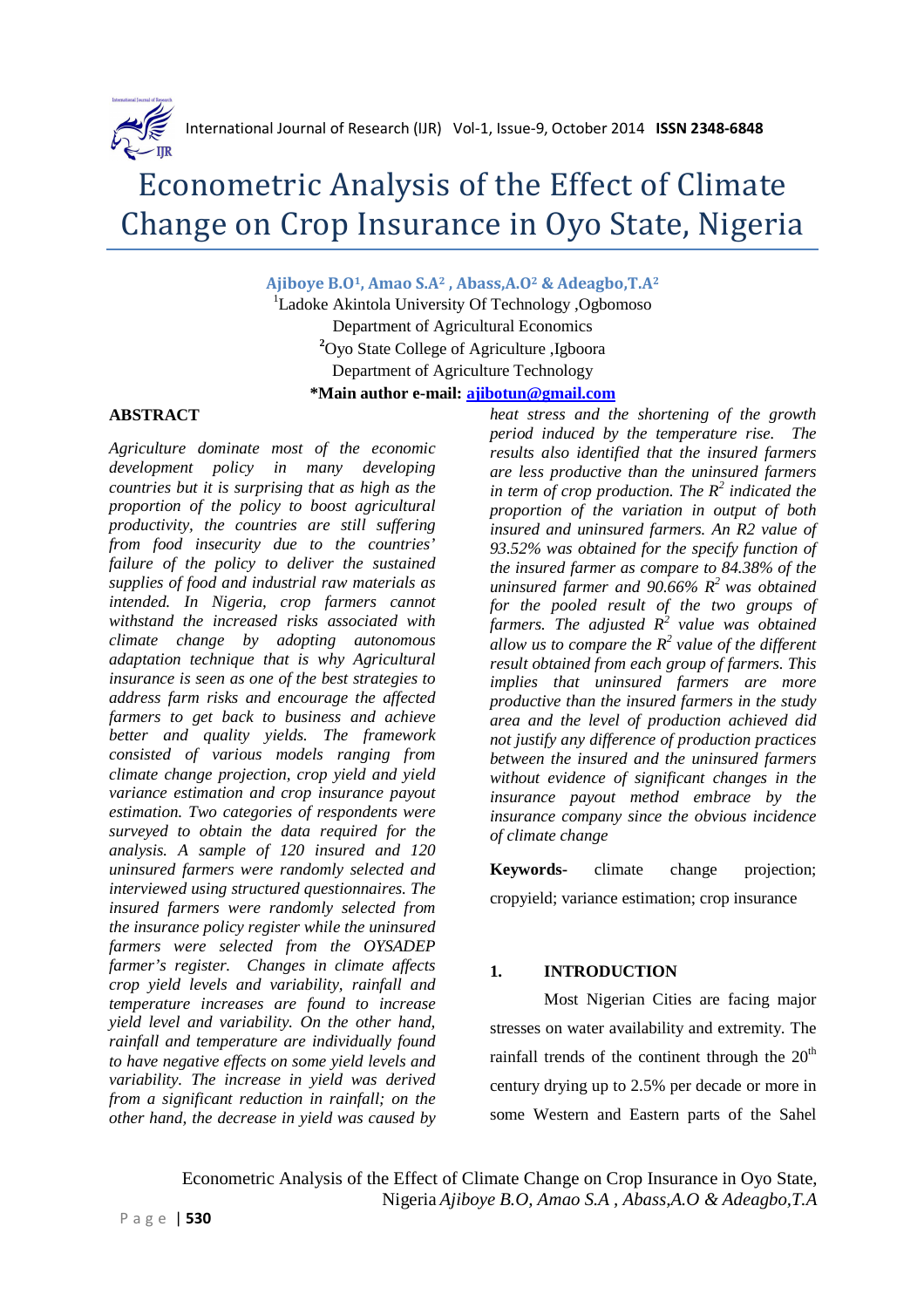

(Hulme et al; 2001). This reduced mean rainfall is expected to persist as a result of climate change. In recent years, the pattern of rainfall has tended towards the extremes, with increasing severity and frequency of drought and floods. Many countries, including Botswana, Burkina Faso, Chad, Ethiopia, Kenya Mauritania Mozambique and Nigeria experiences drought at mean rainfall over the most of the continent. The East African flood of 1988, the Mozambique floods of 2000 and the recent floods in West Africa (Ghana, Benin, Togo and Burkina Faso) in 2007 and recently the devastating floods in Nigeria 2011, which occurs in the Western parts of the country led to loss of much farmland, damage to transport networks, diseases outbreak and loss of human life. The continent already experiences a major deficit in food and animal production in many areas and potential further declines in soil moistures or inundation of crop lands has been an added burden.

Adaptation can be both autonomous and planned. Autonomous adaptation is the ongoing implementation of existing knowledge and technology in response to the changes in climate experienced; and planned adaptation is the increase in adaptive capacity by mobilizing institutions and policies to establish or strengthen conditions that are favorable to effective adaptation and investment in new technologies and infrastructure. Autonomous adaptation options can be, for example utilizing water management to prevent water logging,

erosion and nutrient leaching in areas where there is an increase in rainfall; altering the timing or location of cropping activities: diversifying income by integrating into farming activities additional activities such as livestock raising; and using seasonal climate forecasting to reduce production risk. However, while many of these measures are effective against a degree of climatic variability, they may become insufficient in the face of accelerating climate change, therefore a longer-term planned approach for adaptation is therefore needed to secure sustainable livelihoods of farmers.

One of the most effective ways to address this form of agricultural risk has been the use of agricultural insurance. The need for a specialized Agricultural insurance company to provide insurance cover to farmers was informed by Government's concern over the vacuum created due to the unwillingness of conventional Insurers to accept Agricultural risks, which they considered too risky. In Nigeria, the implementation of the scheme was thus initially vested in the Nigerian Agricultural Insurance Company limited, which later turned into a Corporation in 1993 by the enabling decree No. 37 of 1993, which was planned by the government to boost agricultural production, but it is constrained by the inability of the average farmer to provide the necessary required rules to purchase an insurance cover.

#### **2. METHODOLOGY**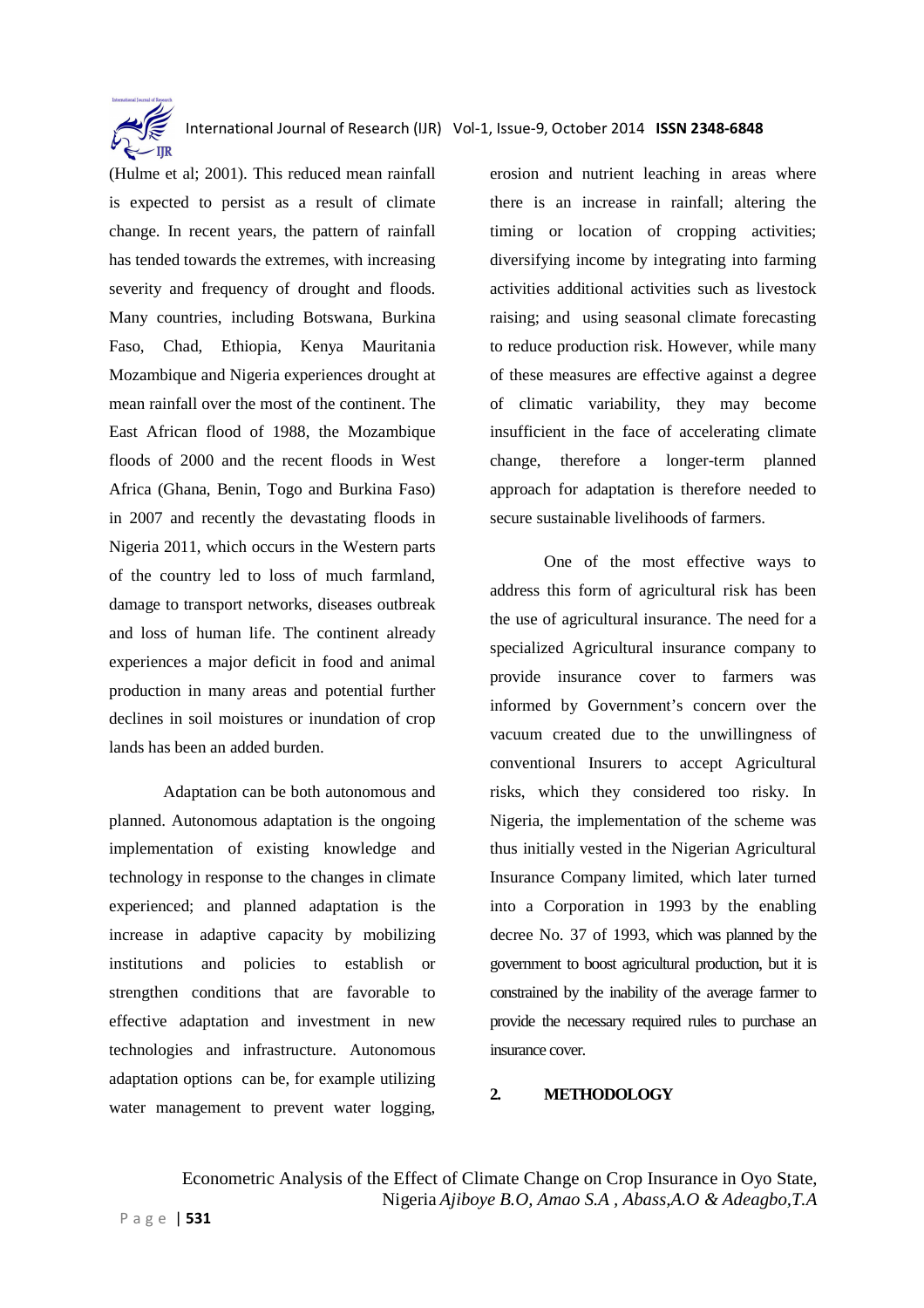

The topography of the state is gentle rolling low land in the south, rising to a plateau of about 40 meters. The state is well drained with rivers flowing from the upland in the North-south direction. Oyo state has an equatorial climate with dry and wet seasons and relatively high humidity. Average daily temperature ranges between  $25^{\circ}$  C (77.0° F) and 35.0° C (95.0° F) almost throughout the year. The vegetation pattern of Oyo state is that of rain forest in the south and guinea savannah in the North.

Oyo state is one of the seriously affected state like Kogi, Niger and Anambra state in the year 2011 by the variability in climatic conditions (especially irregular weather conditions) with excessive rainfall which led to flooding as well as wind storm in the year that led to loss of human life, properties, crops, livestock etc which has not been given adequate attention (Tribune ;August 10 2011). Agricultural activities follow the traditional system of mixed cropping. This condition made the state to be agrarian suited for the production of permanent crops. Farmers are predominant small scale that still depends on traditional method of farming. Besides farming, the inhabitants also engage in other occupations like trading, manufacturing and commerce. The climate in the area favours the cultivation of crops like maize, yam, cassava, millet, rice, plantain, cacao tree, cowpea, mango, palm tree, cashew and so on

Both primary and secondary data were used for this study. The primary data include socio-economic characteristics of both insured and uninsured farmers' their production and insurance information. This information was obtained through interview schedule and administration of a structured questionnaire. The secondary data cover Climate related data such as rainfall and temperature as well as state-level data on food crop production in Oyo state from 1990- 2010. Data on climate variables were be obtained from Nigerian Meteorological Station while food production data were be obtained from Oyo State Agricultural Development Programme (OYSADEP)

To achieve the broad objectives of the study, two broad categories of respondents were surveyed to obtain the data required for the analysis. A sample of 120 insured and 120 uninsured farmers were randomly selected and interviewed using structured questionnaires. While the insured farmers were randomly selected from the insurance policy register, the uninsured farmers were selected from the OYSADEP farmer's register.

The Just-Pope production function was estimated from panel data relating yield to exogenous variables. This procedure estimates the impacts of the exogenous variables on yield levels and the variance of yield. An assumption of the model is that included variables are stationary. Deterministic and stochastic trends in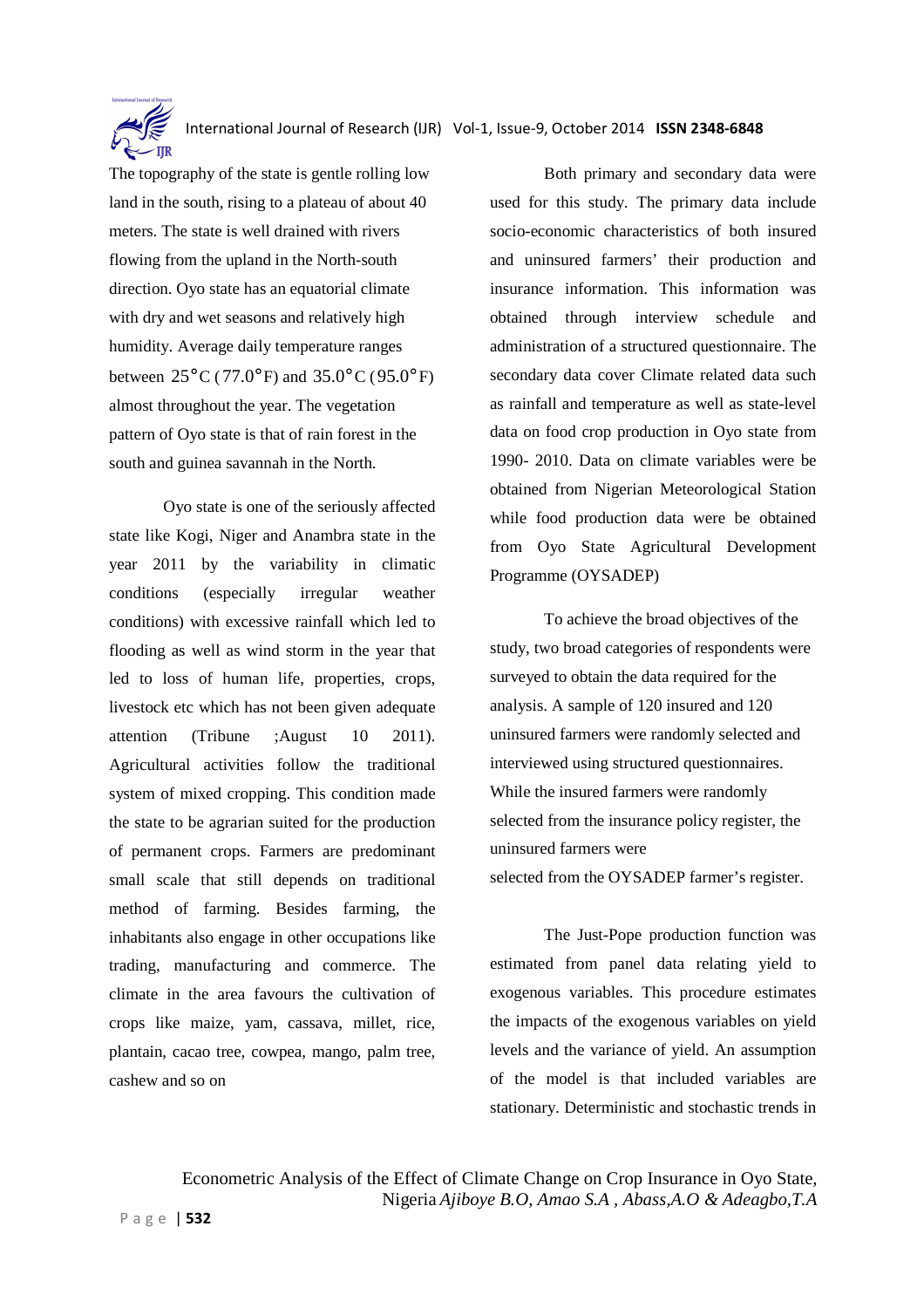

variables introduce spurious correlations between the variables, because the errors in the data-generating-processes for different series might not be independent (Granger and Newbold). In other words, correlations might be detected between variables that are increasing for different reasons and in increments that are uncorrelated (Banerjee, et al, p.71. 1990). The solution to these problems is to first test for stationarity. Non-stationary variables can be differenced once and retested. If the differenced versions are stationary, the variables are said to be integrated order one or I(1). Stationary time series are integrated order zero or I(0). Regressions on stationary variables may satisfy ideal conditions, and inferences on a deterministic time trend can be made safely. There are several versions of these so-called panel unit root tests due to Im, Pesaran, M.H and Shin, Y. (2003). These tests for stationarity will be applied to each variable taking the whole panel at once. Following Just and Pope (1978). This study estimate production functions of the form:

$$
Y = f(X, \beta) + h(X, \alpha)\varepsilon
$$

Where *Y* is crop yield (cowpea, sorghum, cassava, maize, cocoyam, okro, pepper, cassava, vegetable, melon and yam), *f()* is an average production function, and X is a set of independent explanatory variables (climate, location, and time period). The functional form h() for the error term ui, is an explicit form for heteroskedastic errors, allowing estimation of

variance effects. Estimates of the parameters of f() give the average effect of the independent variables on yield, while h() gives the effect of each independent variable on the variance of yield. The interpretation of the signs on the parameters of h() are straightforward. If the marginal effect on yield variance of any independent variable is positive, then increases in that variable increase the standard deviation of yield, while a negative sign implies increases in that variable reduces yield variance.

the basic model is thus specified as:

$$
y_{it} = \exp(\alpha_0 + \sum_{k=1}^{k} \alpha_k x_{kit}) + \varepsilon_{it} \sqrt{\beta_0 + \sum_{m=1}^{m} \beta_m x_{mit}}
$$

Where  $y_i$  is the crop output in region *i* at time  $t$ ;  $x_{\text{kit}}$  is the input quantity of factor  $k$  in region *i* at time *t*, and  $\alpha_i$ ,  $j = 0, 1, \dots, k$ , are the parameters to be estimated.  $x_{\text{mit}}$  denotes a factor which can influence the risk level and  $\beta_m$  is the corresponding coefficient.  $\varepsilon$  in turn is a stochastic disturbance term following the standard normal distribution. Thus, we find that the expected output (often also referred to as mean output) and the variance of output are determined by separate functions, which can algebraically be denoted as

$$
E(y_{it}) = \exp(\alpha_0 + \sum_{k=1}^{k} \alpha_k x_{kit})
$$
 and

$$
V(y_{it}) = \beta_0 + \sum_{m=1}^{m} \beta_m x_{mit}
$$
 respectively.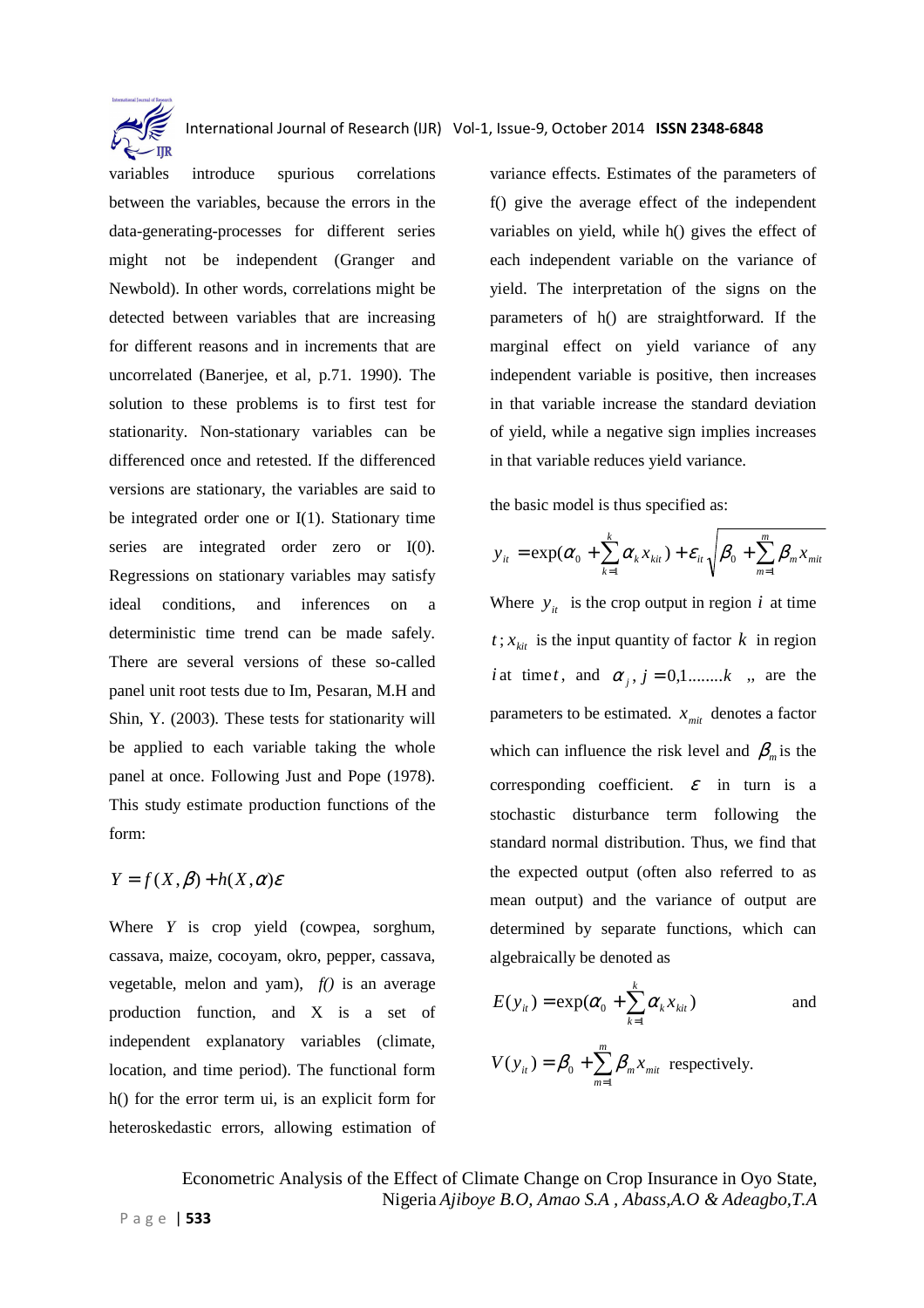

Given the assumption that production risk in this framework takes the form of heteroskedasticity in the production function, the second term on the right-hand side of equation (2) can be interpreted as a heteroskedastic error term for the purpose of estimation.

The model was estimated for each of the major staple crops in Nigeria. As the production function is specified in a log-linear way, the coefficient estimates for on this stage will be elasticities of output with respect to the respective input factors. Usually, production risks in terms of heteroskedasticity error structure are present in most parts of agricultural production (Just and Pope, 1979). In essence, a fixed effects estimator would be used to account for large and heterogeneous geographical entities within Nigerian states. If additionally a first-order autoregressive process is present in the error terms, this will cause further inefficiency with respect to the estimates of an FE regression (Wooldridge, 2002). In order to remedy both issues, a feasible generalized lest squares estimator (FGLS) was employed (Wooldridge, 2002).

Determination of Crop Insurance Decision Using Probit Model:

Probit was use to test the decision of farmers on whether to purchase crop insurance or not .Farmer's decisions to purchase crop insurance and their choices among alternative products will be analyzed using a two-stage estimation procedure. The typical framework employed to

evaluate crop insurance decisions utilizes the standard assumption that farmers maximize expected utility of end-of-period wealth by choosing production factors, including crop insurance, subject to physical and technical constraints (Baquet; et al.)

The probit model assumes that there exists an underlying relationship one decision and the others

The latent equation given by  $y_j^* = x_j \beta + u_{1j}$ 

(1)

Such that we observe only the binary outcome given by the probit model as:

$$
y_j^{\text{probit}} = \left(y_j^* > 0\right)
$$

The dependent variable is observed only if the observation *j* is observed if the selection equation:

$$
y_j^{\text{select}} = (z_j \delta + u_{2j} > 0)
$$

$$
(2) u1 \sim N(0,1)
$$
  

$$
u2 \sim N(0,1)
$$
  

$$
corr(u1, u2) = \rho
$$

Where, x is a k- vector of regressors, z is an m vector of regressors;  $u_1$  and  $u_2$  are error terms.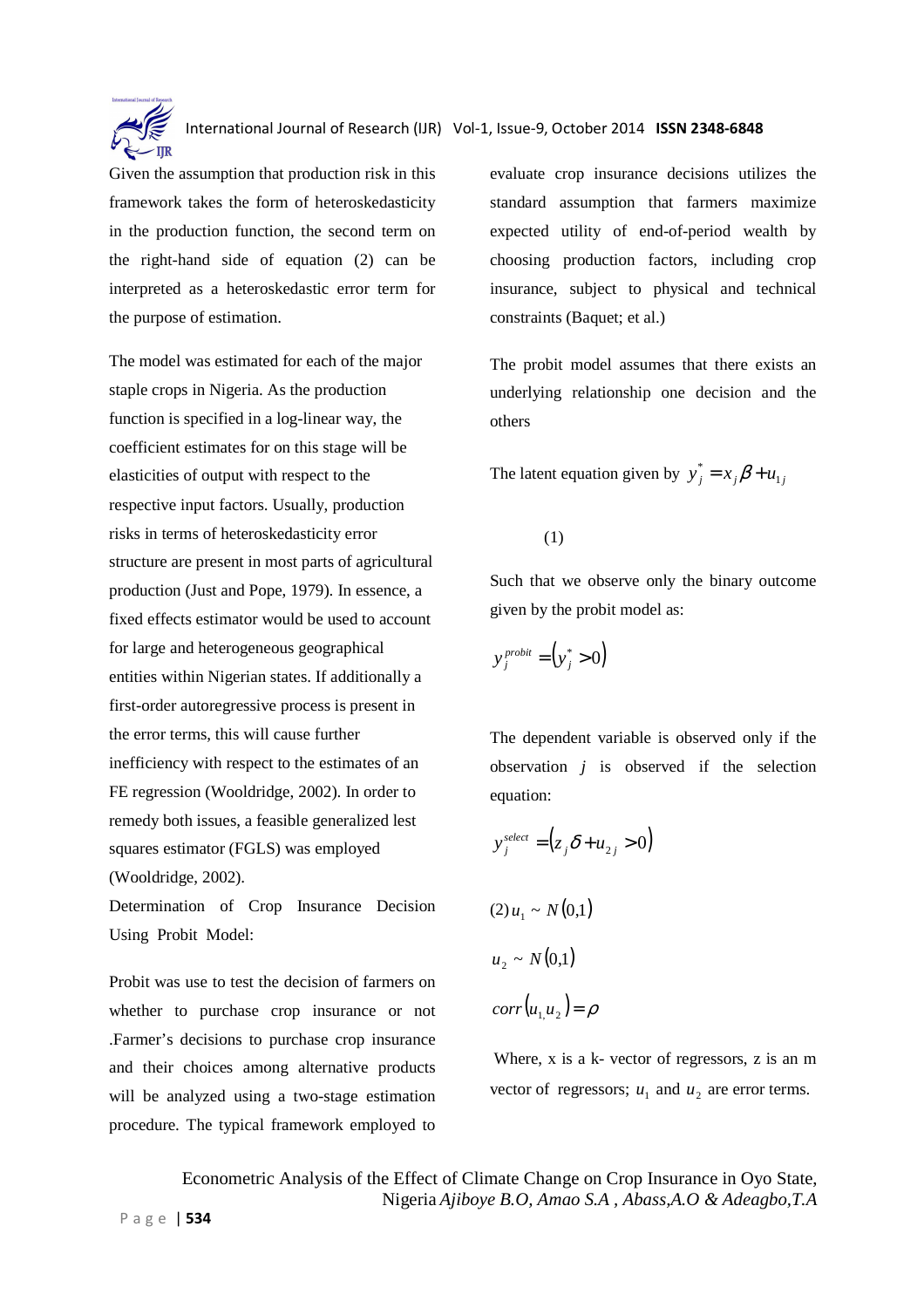

When  $\rho \neq 0$ , standard probit techniques applied to equation (1) which may yield biased results. Thus, the Heckman probit (heckprob) provides consistent, asymptotically efficient estimates for all parameters in such models (StataCorp, 2010). Thus, the Heckman probit selection model was employed to determine the decision of farmers for crop insurance in oyo state.

Econometric analysis with crosssectional data is usually associated with problems of

Heteroskedasticity and Multicollinearity among explanatory variables lead to imprecise parameter estimates.

 To explore potential multicollinearity among the explanatory variables, the Variance Inflation Factor (VIF) for each of the explanatory variables was calculated. The VIFs ranges from 1.07 to 1.53 which does not reach convectional thresholds of 10 or higher used in regression diagnosis. In this analysis, multicollinearity does not appear to be a problem. To address the possibilities of heteroskedasticity in the model, an estimate of a robust model that computes a robust variance estimate or based on a variable list of equation-level scores and a covariance was done.

Model of production practices by insured and uninsured farmers:

To assess the operation of Nigerian Agricultural Insurance corporation this study use econometric analysis as a basis to compare production practices between insured and uninsured farmers in the study area. Production functions project a physical relationship between inputs or factors of production and the resulting farm output represented as the dependent variable. A typical production function can be implicitly represented as  $Q = f(X)$  where Q is the homogeneous output representing the endogenous variable and X, then-dimensional vector of homogeneous inputs represented as explanatory variables. For this study different functional forms were tested on the crosssectional data collected, but the **Cobb-Douglas** function was chosen as the basis of result presentation because it enjoys a wider application in this type of study and because of the added information implied by its parameter estimates. It has been emphasized that linear and quadratic functions which were commonly used as alternatives are better suited to the analysis of experimental data than to the analysis of crosssectional data

The statistical estimates obtained were used to compare production performance between the identified groups of respondents. The function is thus used to examine production performance and resource productivity between insured and uninsured farmers.

The Cobb-Douglas function can be implicitly presented as:

$$
Q = AX^b X^{(1-b)}
$$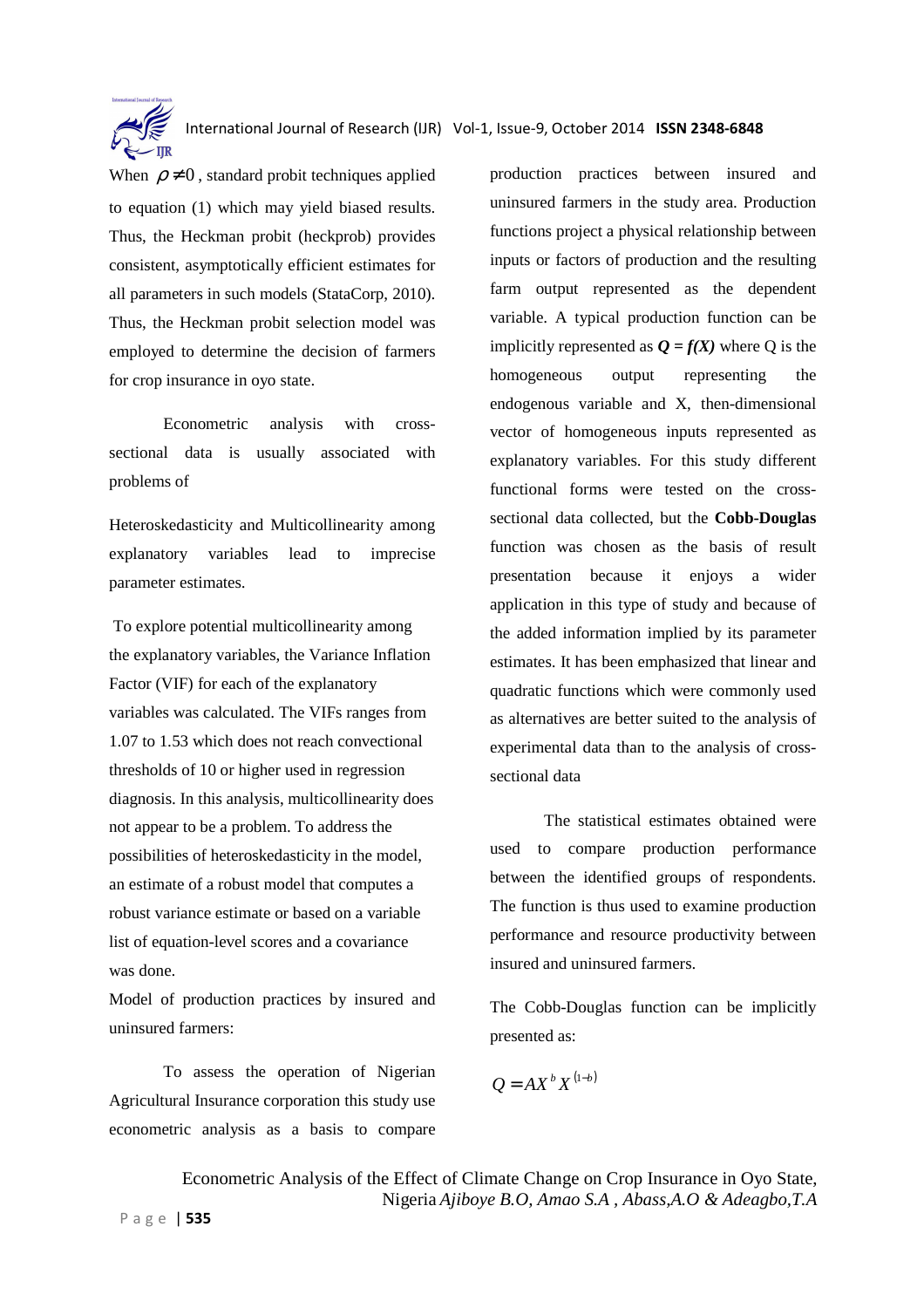

Where **A** is a positive constant term and *b* a positive fraction. **Q** and **X** are the variables, the relationship between which are examined by the equation. However, in order to specify the equation, the above implicit equation must be explicitly expressed by taking the log transformation of both sides as shown below;

$$
\ln Q = \beta_0 + \beta_1 \ln X \cdot 1 + \beta_2 \ln X \cdot 2 + \dots + \beta_9 \ln X \cdot 9 + \mu
$$

where the respective variables in the equation are represented as follows:

**Q** is the dependent variable is the value of the farm output; value of planting seeds, *X1* and capital borrowed or used (*X2*), fertilizer *(X3)*  and farm size *(X4)* and value of labour employed on the farm *(X5).* Other variables include expenditure on agro-chemicals such as herbicides and pesticides *(X6),* expenditure on value added *(X7),* value of farm assets *(X8)* and *(X9),* a dummy variable used to represent the holding of an insurance policy.  $\beta_0$ ,  $\beta_1$  ...  $\beta_9$ , are the parameters (coefficients) to be estimated, that respectively measured the relationship between the inputs and output in the production process, for the ninth inputs.  $\mu$  is the error term which is assumed to be normally distributed with mean zero and constant variance. *ln* is the natural logarithm of the respective variables included in the equation. The essence of the log transformation is in recognition of the existence of error in the included variables, by the transformation the error is made to be nearly and normally distributed without any pattern in its relationship

Model for insurance payout estimation:

 A simple insurance scheme (Ray 1967; Hazell et al. 1986; Abbaspour 1994) was used to simulate the insurance payout in the state. The insurance payout in the *i*th state in *j*th year, is as follows:

$$
Payout_{i,j} = \nabla Y_{i,j} \times Area_{i,j} \times P\_crop
$$

Payout  $i$ ,  $j$ , is given by the functions of the insured yield loss,  $\nabla Y_{i,j}$  insured acreage of crop  $Area_{i,j}$  and price of crop, P crop,

The crop insurance program provided by the Japanese government is designed with the assumption that all farmers must participate. An objective of the program is to establish full participation by farmers (Yamauchi 1986). With this consideration, i used the total planted acreage as the insured acreage . On the other hand, the insured yield loss, *Yi*, *j*, is given by

$$
\boldsymbol{\nabla} Y_{i,j} = \boldsymbol{\phi} \, \overline{Y} \boldsymbol{i} - Y_{i,j} \, \text{ if } Y_{i,j} < \boldsymbol{\phi} \, \overline{Y} \boldsymbol{i}
$$

 $\nabla Y_{i,j} = 0$ , if  $Y_{i,j} \ge \phi \overline{Y}i$ , Area= production / yield

Where  $Y_{i,j}$  is the yield in a given year,  $Y_i$  is the standard yield, and  $\phi$  is the insurance coverage.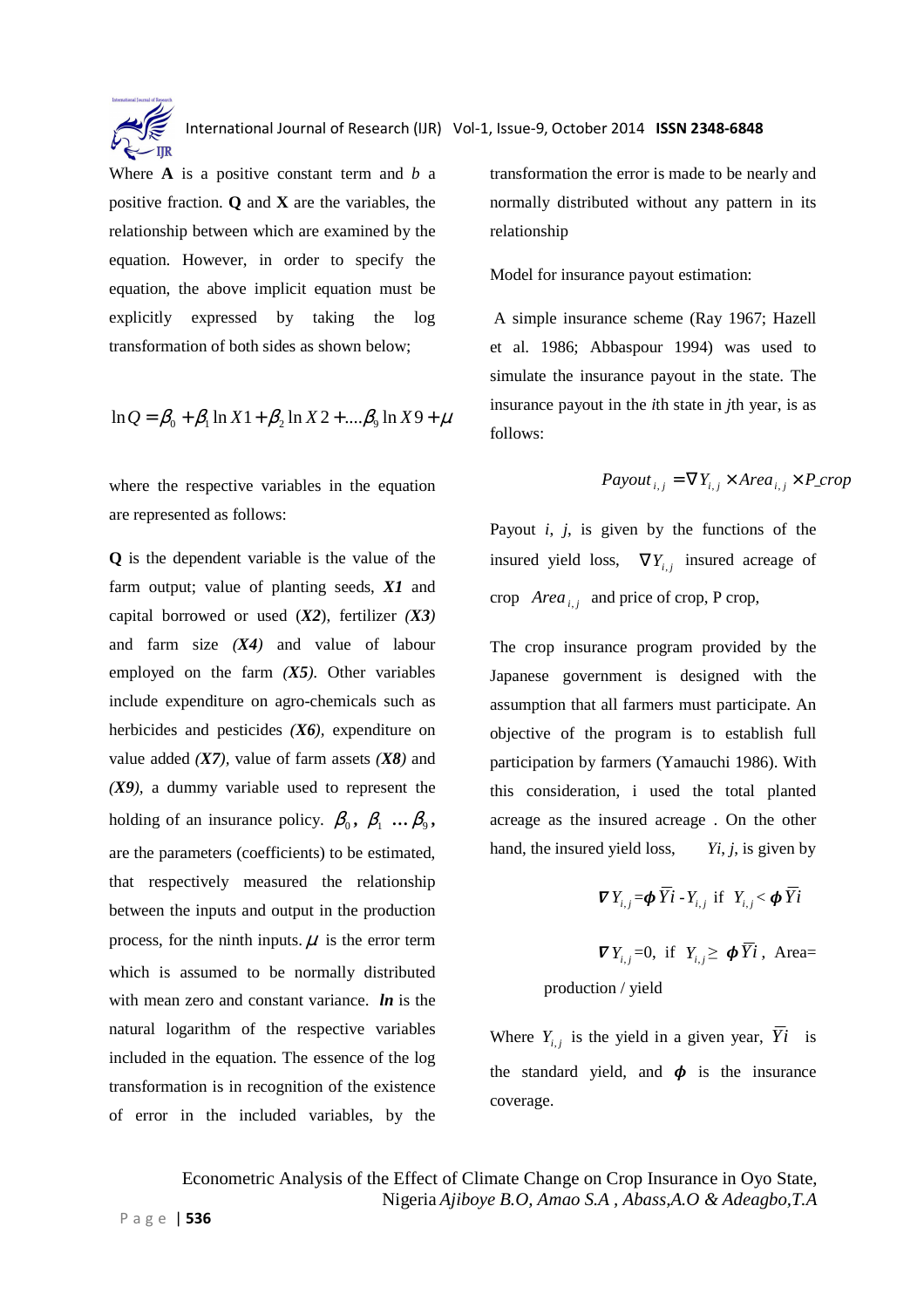

#### **3. RESULTS AND DISCUSSION**

From the result in table 1, the significant sign on temperature is negative for three crops (cassava, cowpea and sorghum), this indicates that this crop yield increases with more rainfall. Yam and tomato has a positive significant for temperature which implies more yield with more temperature. For rainfall, the results shows that cocoyam, cowpea, melon, Okro, pepper and

tomatoes has a high positive response to rainfall which means with more rainfall, the yield of these crops will increases. It is also observed that that crops have a positive response with time trend, which indicates that if the amount of rainfall supply increases with time, there is tendency for increase in yield of the specified crops in the region.

| Crop      | Temperature | Rainfall    | Year        | Constant            |
|-----------|-------------|-------------|-------------|---------------------|
| Cassava   | $-0.7102*$  | 0.40433     | 0.34459     | 9.8511              |
|           | $(-0.1674)$ | (0.5225)    | $(-1.043)$  | (0.7120)            |
| Cocoyam   | 0.33951     | $0.8122*$   | $0.13226*$  | $-9.4102$           |
|           | (1.578)     | (3.242)     | (3.250)     | $(-1.310)$          |
| Cowpea    | $-0.2760$   | $0.1909*$   | $0.1962*$   | 1.1226              |
|           | $(-1.040)$  | (2.312)     | (4.053)     | (7.169)             |
| Maize     | 0.13529     | $0.32788*$  | $0.12455**$ | $-3.2360$           |
|           | (1.256)     | (4.265)     | (1.840)     | $(-0.9340)$         |
| Melon     | 0.8935      | $0.1472**$  | $0.2313*$   | 3.0453              |
|           | (1.113)     | (1.852)     | (2.951)     | (0.5467)            |
| Okro      | 0.50283     | $0.78550**$ | 0.39616**   | $-1.5479$           |
|           | (0.5325)    | (2.730)     | (2.662)     | $(-0.4749)$         |
| Pepper    | 0.2769      | 0.49785*    | 0.62799*    | $-3.6299$           |
|           | (1.196)     | (3.582)     | (3.906)     | $(-1.007)$          |
| Sorghum   | $-0.4120*$  | 0.15304     | 0.14014     | $2.\overline{0861}$ |
|           | $(-71.38)$  | (0.1038)    | (0.1444)    | (1.450)             |
| Tomato    | $0.33199*$  | $0.14560*$  | $0.70559*$  | $-10.433$           |
|           | (1.610)     | (4.447)     | (4.208)     | $(-1.472)$          |
| Vegetable | 0.19374     | 0.2285      | 0.1850      | $-5.0972$           |
|           | (1.059)     | (0.8280)    | (0.7591)    | $(-0.8158)$         |
| Yam       | 0.27603*    | 0.94700     | $-0.30241*$ | 15.73               |
|           | (0.5119)    | $(-0.8529)$ | $(-4.111)$  | (0.8139)            |

**Table 1: Estimated Parameter for average crop yield production (f(X,) under linear function** 

**\*indicates significant at 5% while \*\* indicates significant at 10% level. In bracket are t-value**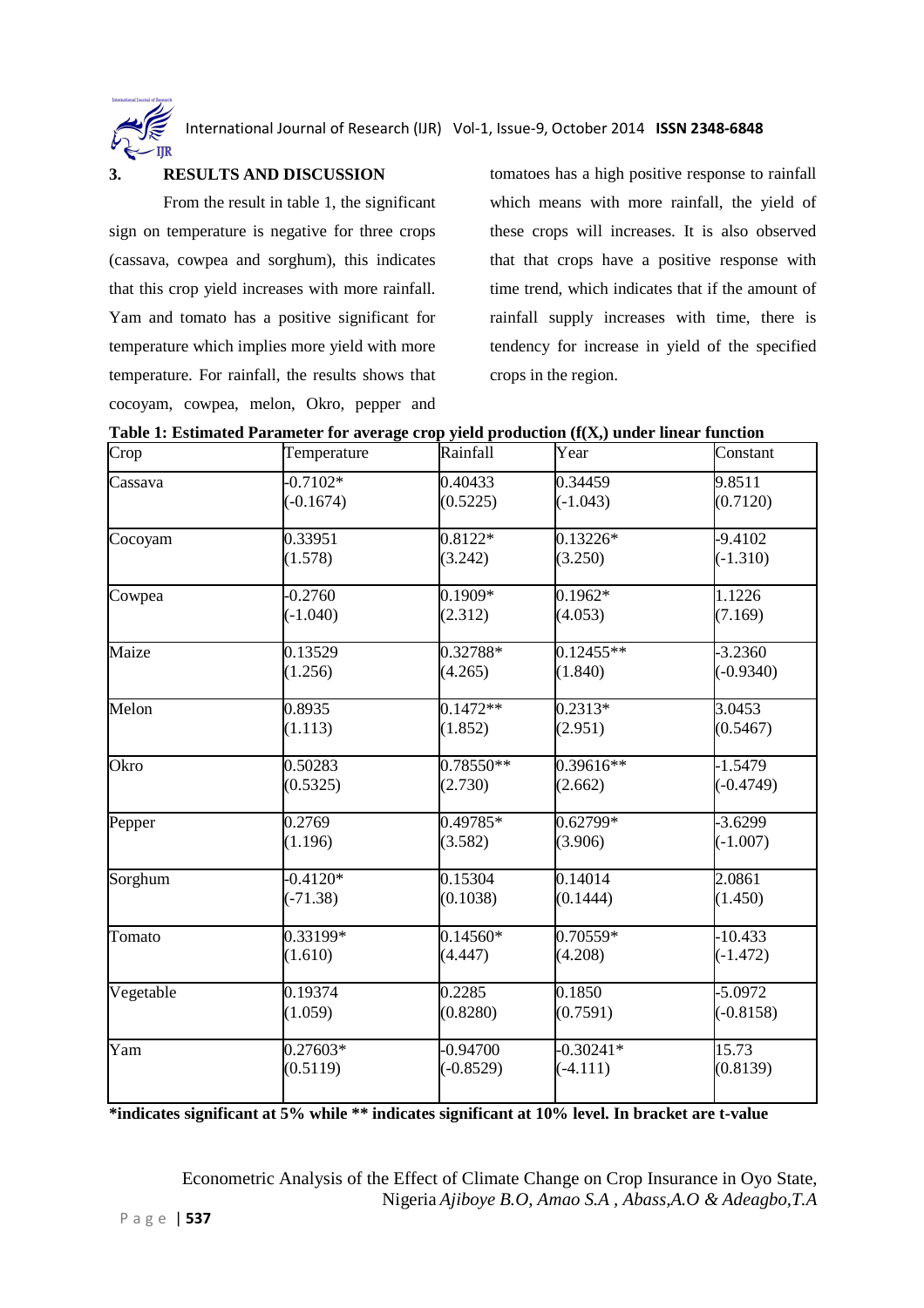#### **3.1 YIELD VARIABILITY OVER TIME**

Table 2 indicates the way crop yield variability responds to changes in temperature and rainfall. In these cases increases in rainfall also increases yield variability for cocoyam, melon and tomatoes but decreases for yam, vegetables and pepper simultaneously, higher temperatures increase the variance of yam yields, but decrease variability for cocoyam, cowpea melon, Okro and pepper. Such results are not surprising if one looks at the characteristics of the physical locations of these crops coupled with common crop cultural conditions. Vegetable are grown best in more temperate zones and has high water requirements. Sorghum is generally grown in higher temperature and lower rainfall conditions, and the results show lower temperatures or more rainfall increase variability. A fact is not inconsistent with the finding that variability increases as temperature and rainfall are reduced.

The sign on rainfall is positive for all crops and is negative on temperature. This indicates that crop yields increase with more rainfall and

decrease with higher temperatures, holding acreage constant and after controlling for a deterministic time trend that may serve as a proxy for the non-stochastic portion of the advance of agricultural technology.

Higher temperatures positively affect sorghum yields (Cobb-Douglas estimate insignificant). The coefficients on the deterministic time trend are positive and significant as expected for all crops, except the Cobb-Douglas estimates for sorghum and cassava. This may come from the tendency of Cobb-Douglas functional forms to pick up curvature because they are nonlinear over a wide range of parameter values, and may indicate a declining rate of increase in the effect of technology on yield rather than an actual negative impact of technology.*\_* 

The coefficients for rainfall and temperature can be converted to elasticity by multiplying by sample average climate and dividing by average yield. Elasticity for the other crops are mixed, with uniformly high elasticity being measured for both rainfall and temperature on sorghum.

| Table 2: Estimated Parameter for average crop yield production $(f(X))$ under linear function |  |  |
|-----------------------------------------------------------------------------------------------|--|--|
|                                                                                               |  |  |

| Crop    | Temperature | Rainfall  | Year       | Constant   |
|---------|-------------|-----------|------------|------------|
| Cassava | $-0.7102*$  | 0.40433   | 0.34459    | 9.8511     |
|         | $(-0.1674)$ | (0.5225)  | $(-1.043)$ | (0.7120)   |
| Cocoyam | 0.33951     | $0.8122*$ | $0.13226*$ | $-9.4102$  |
|         | (1.578)     | (3.242)   | (3.250)    | $(-1.310)$ |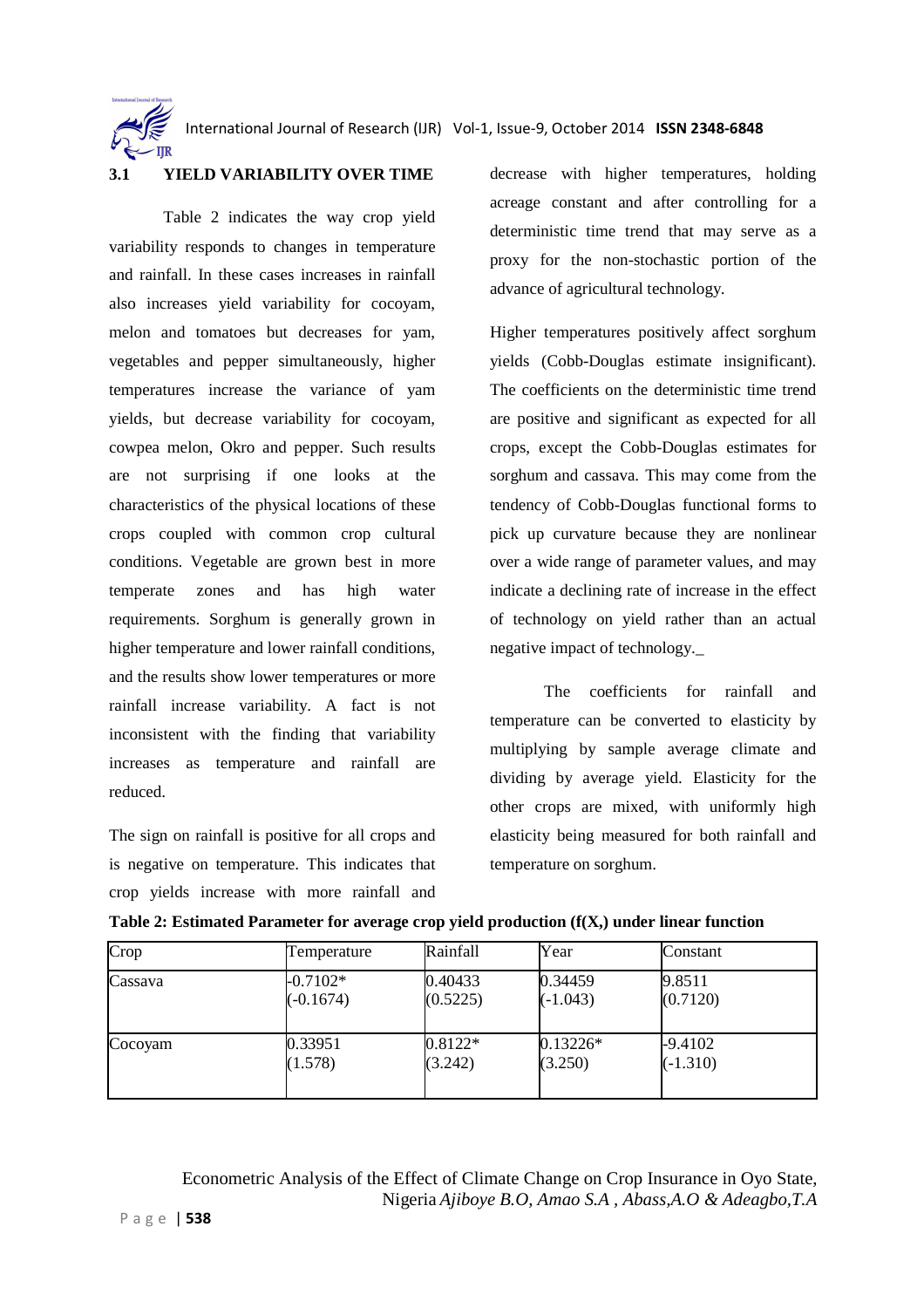

| Cowpea    | $-0.2760$                | 0.1909*                   | $0.1962*$                 | 1.1226                   |  |
|-----------|--------------------------|---------------------------|---------------------------|--------------------------|--|
|           | $(-1.040)$               | (2.312)                   | (4.053)                   | (7.169)                  |  |
| Maize     | 0.13529<br>(1.256)       | 0.32788*<br>(4.265)       | $0.12455**$<br>(1.840)    | $-3.2360$<br>$(-0.9340)$ |  |
| Melon     | 0.8935                   | $0.1472**$                | $0.2313*$                 | 3.0453                   |  |
|           | (1.113)                  | (1.852)                   | (2.951)                   | (0.5467)                 |  |
| Okro      | 0.50283<br>(0.5325)      | $0.78550**$<br>(2.730)    | $0.39616**$<br>(2.662)    | $-1.5479$<br>$(-0.4749)$ |  |
| Pepper    | 0.2769<br>(1.196)        | 0.49785*<br>(3.582)       | 0.62799*<br>(3.906)       | $-3.6299$<br>$(-1.007)$  |  |
| Sorghum   | $-0.4120*$<br>$(-71.38)$ | 0.15304<br>(0.1038)       | 0.14014<br>(0.1444)       | 2.0861<br>(1.450)        |  |
| Tomato    | 0.33199*<br>(1.610)      | $0.14560*$<br>(4.447)     | 0.70559*<br>(4.208)       | $-10.433$<br>$(-1.472)$  |  |
| Vegetable | 0.19374<br>(1.059)       | 0.2285<br>(0.8280)        | 0.1850<br>(0.7591)        | $-5.0972$<br>$(-0.8158)$ |  |
| Yam       | $0.27603*$<br>(0.5119)   | $-0.94700$<br>$(-0.8529)$ | $-0.30241*$<br>$(-4.111)$ | 15.73<br>(0.8139)        |  |

**\*indicates significant at 5% while \*\* indicates significant at 10% level. In bracket are t-value** 

## **3.2 REGRESSION OF PRODUCTION PRACTISES FOR INSURED AND UNINSURED FARMERS**

When considering the result table 3, it is observed that for the insured farmers, value of assets owned by the farmer and the labor employed on the farm was significant. It is also observed that output obtained by the farmer is directly influenced by the input exerted. Likewise, the value of fertilizer also has a significant impact on crop production among the insured farmer. All other variable included has a

significant influence on crop production by an insured farmer except the use of agro chemical, value of seed and expenditure incurred on adaptation techniques adopted.

 Some of the included explanatory variable like value of expenditure incurred on adaptation technique, the value of seeds, fertilizer, and value of labor use were significant for the uninsured farmer. This implies that they exert a great impact or influence on the level of production achieved by the uninsured famer.

 The pooled result shows that the value of seed used for planting, labor, the value of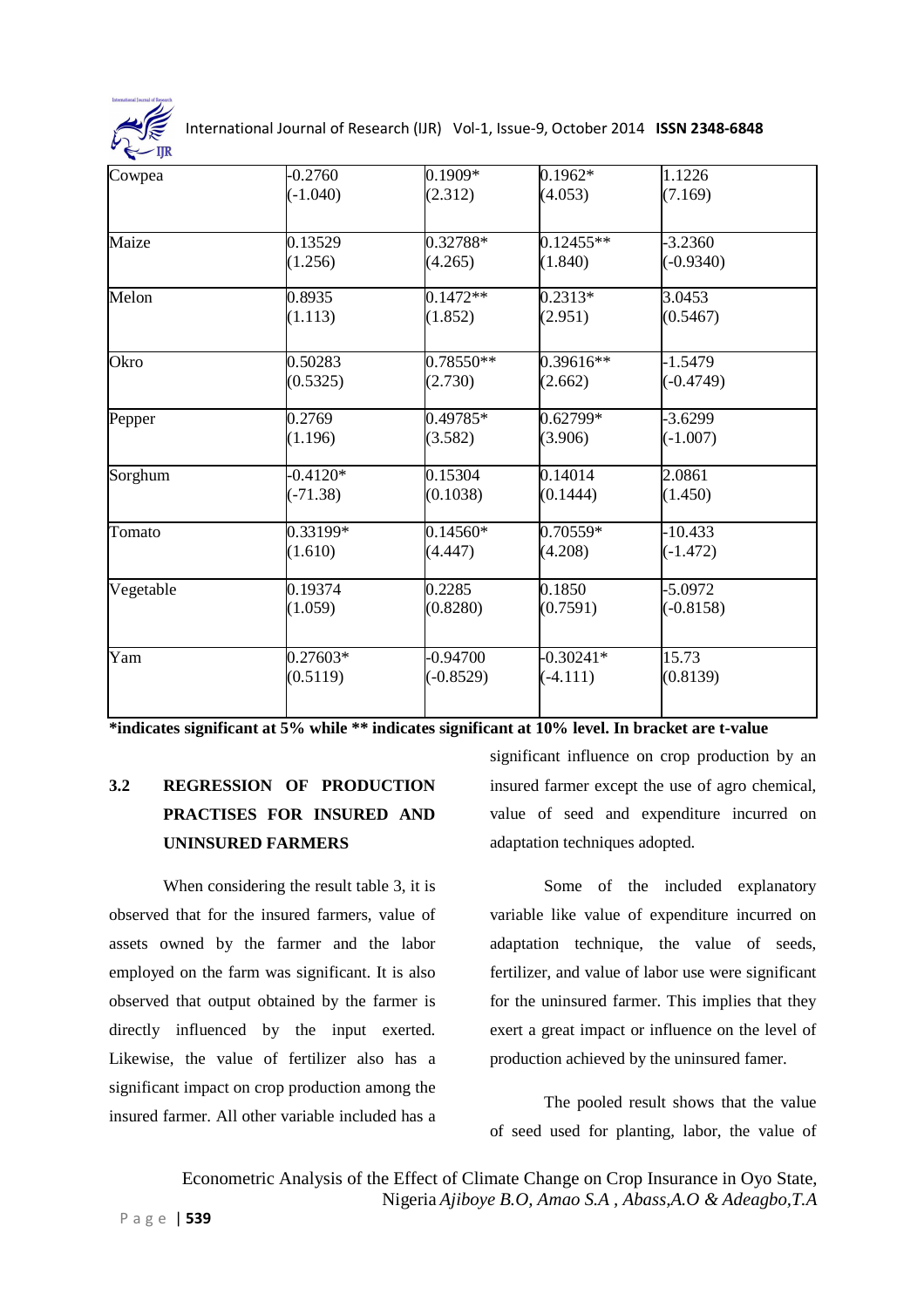

expenditure on adaptation technique, use of fertilizer and the holding of insurance policy were significant. The result shows that they contribute positively to the output of farmer but at a different rate. It is also observed that agrochemical used is not found to be significant in any of the result specified.

The  $\mathbb{R}^2$  indicated the proportion of the variation in output of both insure and uninsured farmers. An R2 value of 93.52% was obtained for the specify function of the insured farmer as compare to 84.38% of the uninsured farmer and 90.66%  $R^2$  was obtained for the pooled result of the two groups of farmers. The adjusted  $R^2$  value was obtained allow us to compare the  $R^2$  value of the different result obtained from each group of farmers. We can generate the efficiency of the result used among the farmers group from the pooled result. As we know that the higher the efficiency the more efficient the farmer is. This study use the sign of the parameter estimate of the dummy variable in the pooled result to measure the efficiency of resources used between the farmers group. The sign of the dummy reveal a positive sign coefficient which indicates that the efficiency moves toward the insured farmer which has the largest integer of coded variables, were a negative coefficient measure tends towards the uninsured farmer. The negative sign of the coefficient in this result shows that uninsured farmers were more efficient in resource use than the insured farmers. But it is noted that insurance policy

have no significant relationship between insured farmer and the crop output obtained. Therefore insurance decision does not guarantee higher output level of crop productivity.

Surprisingly, apart from the fact that insured farmers embraced modern Farming practices, possibly because of their accessibility to farm credit, their farm Output does not make them better farmers than the uninsured farmers. The operation of agricultural insurance should not be limited to climatic variability but the government should complement their operations by making farm inputs readily accessible to farmers and that farmers are enlightened about their use. There are times when many of the Farm input are scarce and difficult to obtain in the open market. As a result of these problems, it may be difficult for an average peasant farmer to safeguard the correct use of these inputs that are time and quality specific for best performance

The impact of insurance is worthy to be noted here because this study reveals that it does not contribute substantially to farm output. Even among the insured farmers that used more of input, it actually contributed negatively to farm output. The two groups of farmers sampled for this study operate in a similar and contiguous area and they displayed some striking differences in their farm operations. The insured farmers are more commercially oriented in the choice of their enterprise combinations and in the inputs they used on the farm. They used more modern farm inputs and choose enterprises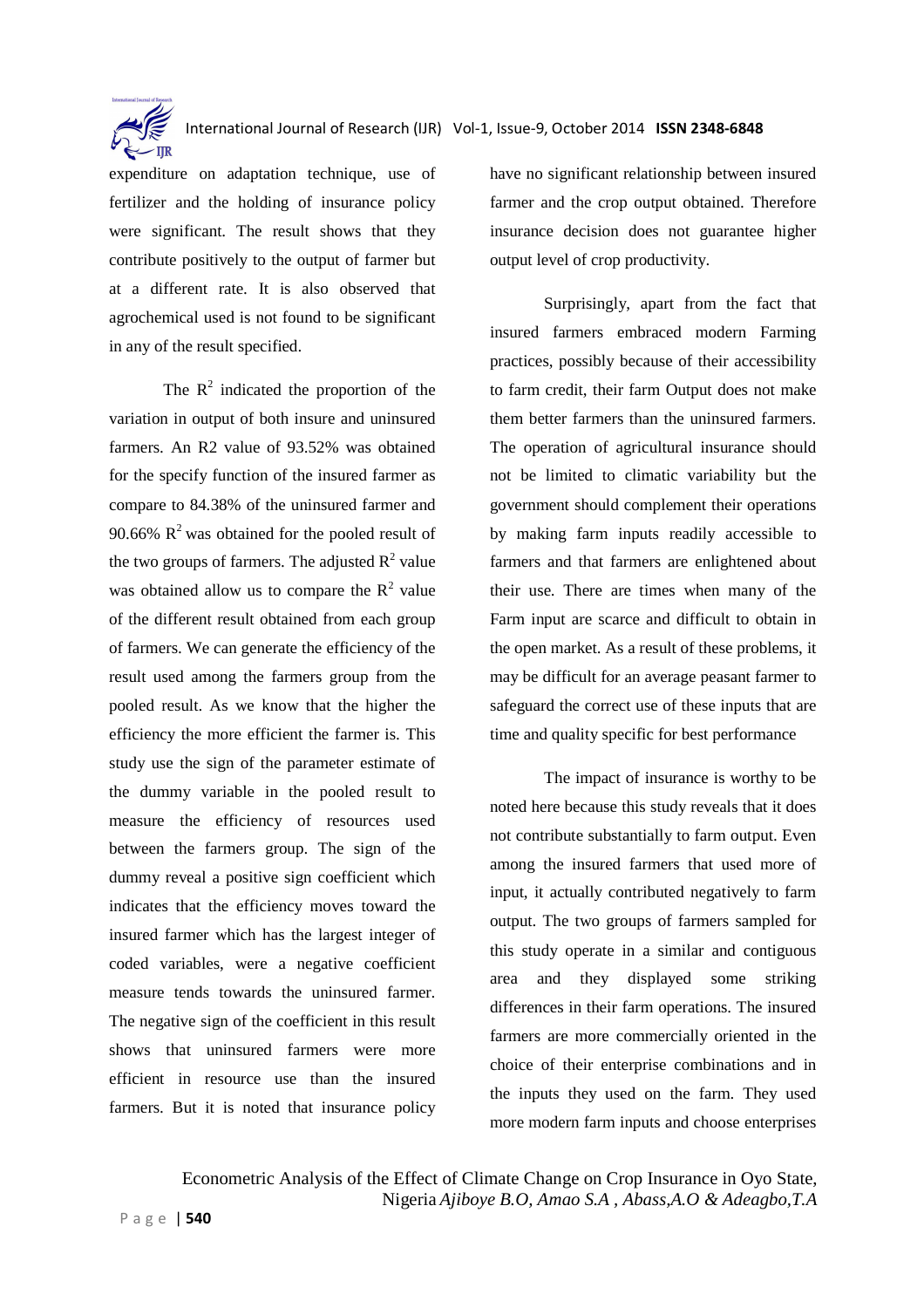

that are more market oriented than the uninsured farmers. However, the uninsured farmers are found to be more productive and efficient in the use of their farm inputs.

The majority of the Oyo state farmers are illiterate and with large scale poverty they have little knowledge about an insurance **Table 3: Crop insurance payout estimation** 

markets. It is on the basis of this understanding that farmers are encouraged to patronize agricultural insurance and with the assurance that it will increase their accessibility to a range of farm inputs and a further help to share the burden of risks so that they would still meet their basic obligations.

| Year | Cassava Yam |                       |            | Maize SorghumCowpeacocoyamMelonOkro |      |       |            |      | Pepper             | Tomato | Vegetable |
|------|-------------|-----------------------|------------|-------------------------------------|------|-------|------------|------|--------------------|--------|-----------|
| 1990 | 39900       | 56000                 | 720        | 1425                                | 2040 | 10200 | 1260       | 225  | 2600               | 2900   | 4425      |
| 1991 | 63000       | 201600                | 1200       | 300                                 | 3960 | 3660  | 1540       | 4050 | 8450               | 4750   | 2075      |
| 1992 | 40950       | 152800                | 1040       | 1275                                | 1680 | 720   | 2800       | 2160 | 1820               | 3950   | 925       |
| 1993 | 1400        | 222400                | 1840       | 1950                                | 2880 | 3840  | 140        | 810  | 4225               | 2150   | 475       |
| 1994 |             | 101850 172000         | 1840       | 1425                                | 2520 | 8160  | 2940       | 6075 | 715                | 15800  | 1525      |
| 1995 | 57400       | 104800                | 720        | 1875                                | 4560 | 1080  | 9660       | 3960 | 1365               | 10350  | 750       |
| 1996 | 30100       | $\overline{0}$        | 1280       | 3375                                | 3240 | 8400  | 10080 315  |      | 4225               | 1550   | 2550      |
| 1997 | 78400       | 103600                | 720        | 75                                  | 2040 | 11460 | 140        | 1800 | 2470               | 3150   | 3100      |
| 1998 | 37100       | 55200                 | 1600       | 75                                  | 1320 | 10920 | 3360       | 1260 | 1170               | 450    | 250       |
| 1999 | 81200       | 36000                 | 1520       | 750                                 | 480  | 3420  | 560        | 810  | 325                | 1250   | 1200      |
| 2000 | 65450       | 114400                | 480        | 1275                                | 360  | 1200  | 840        | 360  | 1105               | 1550   | 2150      |
| 2001 | 14350       | 11600                 | 640        | 150                                 | 240  | 4020  | 140        | 315  | 975                | 150    | 4925      |
| 2002 | 66500       | 65200                 | 720        | 150                                 | 240  | 3660  | 840        | 1260 | 260                | 3750   | 550       |
| 2003 | 14000       | 6000                  | 80         | 225                                 | 1680 | 2580  | 840        | 630  | 325                | 250    | 1050      |
| 2004 | 50400       | 58000                 | 3280       | 1575                                | 720  | 25980 | 840        | 2970 | 1105               | 4000   | 725       |
| 2005 | 1400        | 35200                 | 2080       | 5700                                | 600  | 240   | 3360       | 2125 | 390                | 4500   | 1525      |
| 2006 | 9450        | 90000                 | 3200       | 8775                                | 1320 | 18060 | 840        | 4950 | 6110               | 9200   | 3025      |
| 2007 | 27650       | 187600                | 3680       | 300                                 | 960  | 10800 | 1960       | 1215 | 5005               | 900    | 1975      |
| 2008 | 11900       | 193200                | 2080       | 4800                                | 1800 | 11280 | 13580 1890 |      | 3770               | 2400   | 1800      |
| 2009 | 12250       | 35600                 | 17200 2175 |                                     | 2040 | 1020  | 10500 1170 |      | $\overline{52}$ 65 | 3000   | 2100      |
| 2010 |             | 302400 410400 22080 0 |            |                                     | 7320 | 19320 | 9240       | 3825 | 15015              | 12550  | 4350      |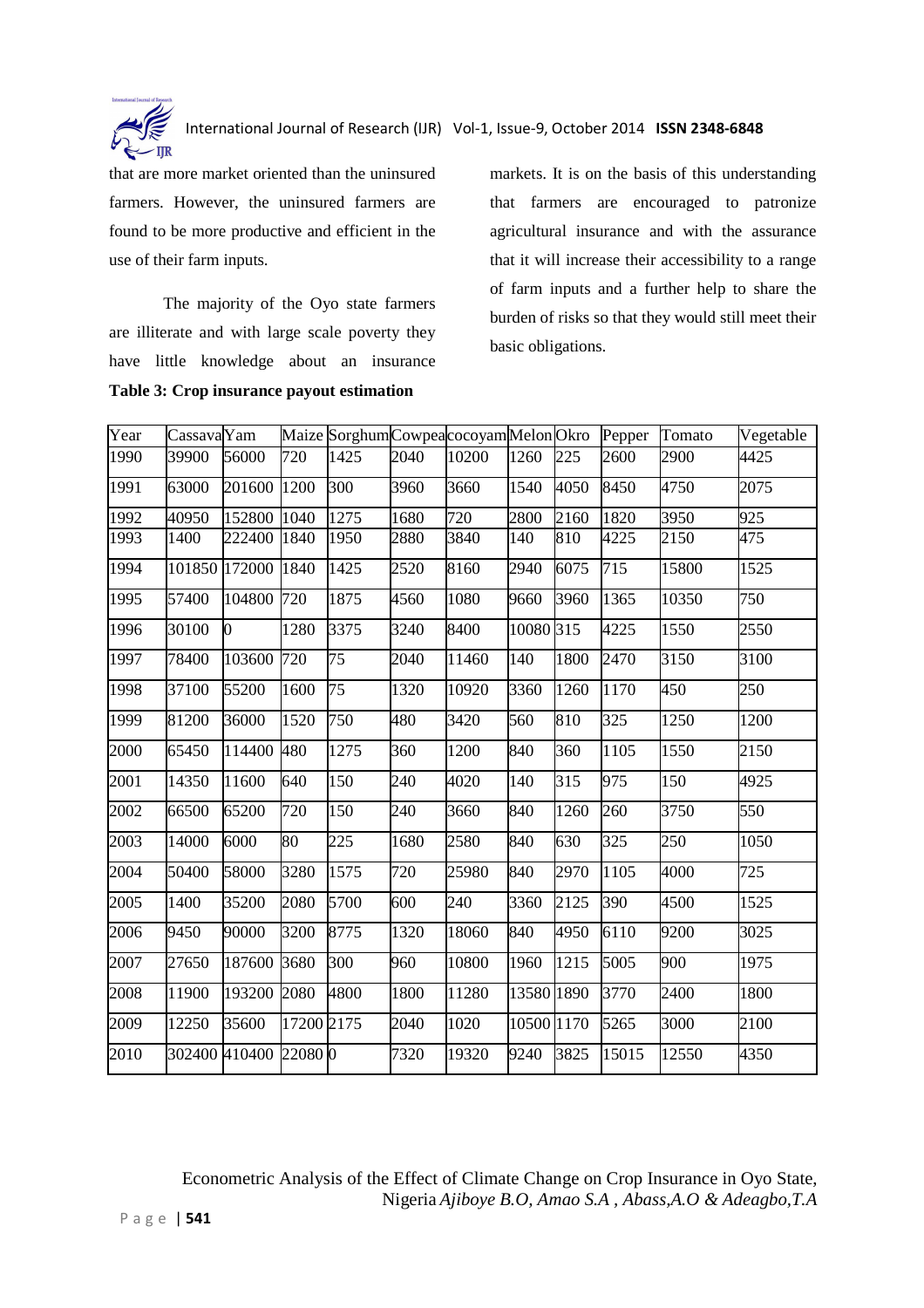

#### **4. SUMMARY AND CONCLUSION**

The evaluation of the estimated results over climate change projections reveals how climate change has influence yield variability. This study has developed quantitative estimates of the effects of annual average climate condition on crop yield production. The results shows changes in average climate conditions which causes alterations in crop yield levels and variability which need urgent attentions in the study area.

NAIC has neither made farmers better managers and organizers of available resources for increased productivity nor able to assist farmers to adapt to the effect of climate change. Despite the fact that more insured farmers adopted improved production practices, the level of production achieved did not justify any difference of production practices between them and the uninsured farmers. This implies that uninsured farmers are more productive than the insured farmers in the study area and the level of production achieved did not justify any difference of production practices between the insured and the uninsured farmers without evidence of significant changes in the insurance payout method embrace by the insurance company since the obvious incidence of climate change

The results are found to be different by crops. For examples like maize, vegetables, tomatoes, melon and pepper, high temperature are found to have positive effects on yield levels and variability. More rainfall causes more yields to these crops while decreasing yield variance. As a results of yield variability due to loss through climate change an analysis of crop insurance to mitigate the risk suggest that the insured farmers suppose to generate more output greater net profit by the assistance of an insurance cover to reduce risk. It is observed that most of the insured farmers do not took an insurance cover to bear losses but as a pre-requisite to obtain financial assistance from a financial institution and in clear sense, most of the farmers did not have a direct access to their insurer. There has not been any evidence of adequate and prompt payment of insurance payout of any crop yield loss incurred by the insured farmers in the study area.

#### **5. REFENCES**

- [1]. Banerjee, N.K., A.R. Mosier, K.S. Uppal and N.N. Goswami. 1990. Use of encapsulated Calcium carbide to reduce denitrification losses from urea fertilized flooded rice. Mitte. Dtsch Bodenkd Ges., 60: 245-248
- [2]. Baquet, A.E. and J. Skees. "Group Risk Plan Insurance: An Alternative Management Tool for Farmers." *Choices*, 1<sup>st</sup> Quarter, 1994, pp. 25-28.
- [3]. Hulme, M., 2001. Climate perspectives on Sahelian dessiccation: 1973–1998. Global Environmental Change 11: 19– 29
- [4]. Im, K.S., Pesaran, M.H., Shin, Y. (2003). Testing for unit root in heterogenous panels. Journal of Econometrics 115, 53-74
- [5]. Just, R. E., and R. D. Pope. "Stochastic Specification of Production Functions